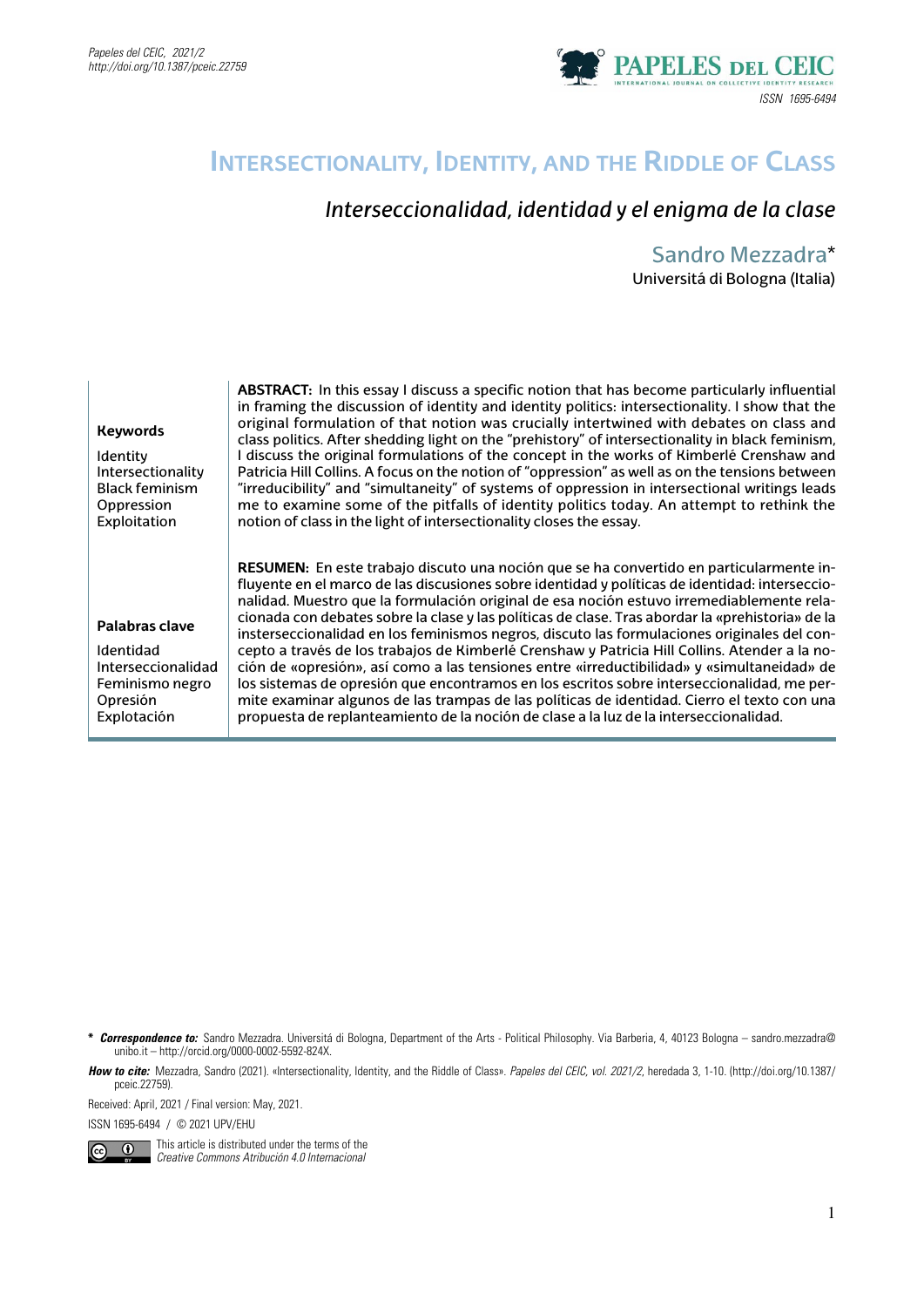## **1. Identity and class**

While identity is of course a fundamental category in European philosophy at least since Aristotle, its politicization is a much more recent phenomenon. One can say that it is only in the second half of the 20<sup>th</sup> century that the development of cultural anthropology and sociology lays the theoretical ground for such a politicization, which is unconceivable without taking into account the emergence in many parts of the world of feminist movements as well as of a panoply of struggles against racial domination and for the rights of "minorities". Such important debates, as the one surrounding multiculturalism, contributed to foster identity politics and more generally to nurture a coding of politics in terms of (cultural) identity. Claims based upon identity played an important role in denouncing the presumed "neutrality" and even universalism of political institutions and in shedding light on the continuity of past histories of conquest and domination. This was for instance the case in settler colonial countries like Australia, Canada, and the United States with respect to the condition of indigenous peoples. More generally, identity provided a language for the articulation of claims and desires for liberation of a multiplicity of subjects whose oppression was predicated upon specific systems of oppression that were not targeted as such by established traditions of emancipatory politics. Struggles of racialized people or sexual minorities are good instances in this respect as well as claims proliferating within feminism along the lines that fracture the unitary figures of "the woman" and "universal sisterhood" (just think of the debates surrounding "postcolonial feminism" since the 1980s).

From this point of view, it is not surprising that one of the first polemical targets of identity politics was the concept of class and class politics. If one takes class as a collective subject (and even as a collective identity) whose unity and homogeneity are immediately given as an "objective" outcome of the relations of production, it is easy to see that there is no space here for a politics capable to grasp claims and movements articulated in specific terms —be it in gender or racial terms—. There is no shortage of historical examples of such conflicts and clashes within the labor movement. Take for instance B.R. Ambedkar, the great spokesperson of the Dalits in colonial India. In the late 1920s he had several debates with the leaders of the Communist Party of India, always pointing to the peculiarity of the position of the Dalits and to the spread of practices of untouchability in the world of labor and emphasizing the need to give priority to those questions in labor politics. This is precisely what Communist leaders did not want to accept, leading to a split with Ambedkar (Roy, 2016: 110). The latter, in his *The Annihilation of Caste* (1936), took stock of those debates writing that caste is "*a division of laborers*", and even more precisely "it is a hierarchy in which the divisions of laborers are graded one above the other" (Ambedkar, 2016: 233-234). The question of caste is directly addressed here from the point of view of what we could call the composition of labor, of the disruption of its unity as a sociological factor and as a political subject. And Ambedkar points to the relevance of conflicts *within* the ranks of workers —conflicts that played an important role elsewhere in the world, for instance in the relation between African American struggles and the labor movement in the United States1—.

In this essay I will discuss a specific notion that has become particularly influential in framing the discussion of identity and identity politics: intersectionality. I will show that the original formulation of that notion was crucially intertwined with debates on class and class politics.

<sup>&</sup>lt;sup>1</sup> See, for instance: Roediger (1991).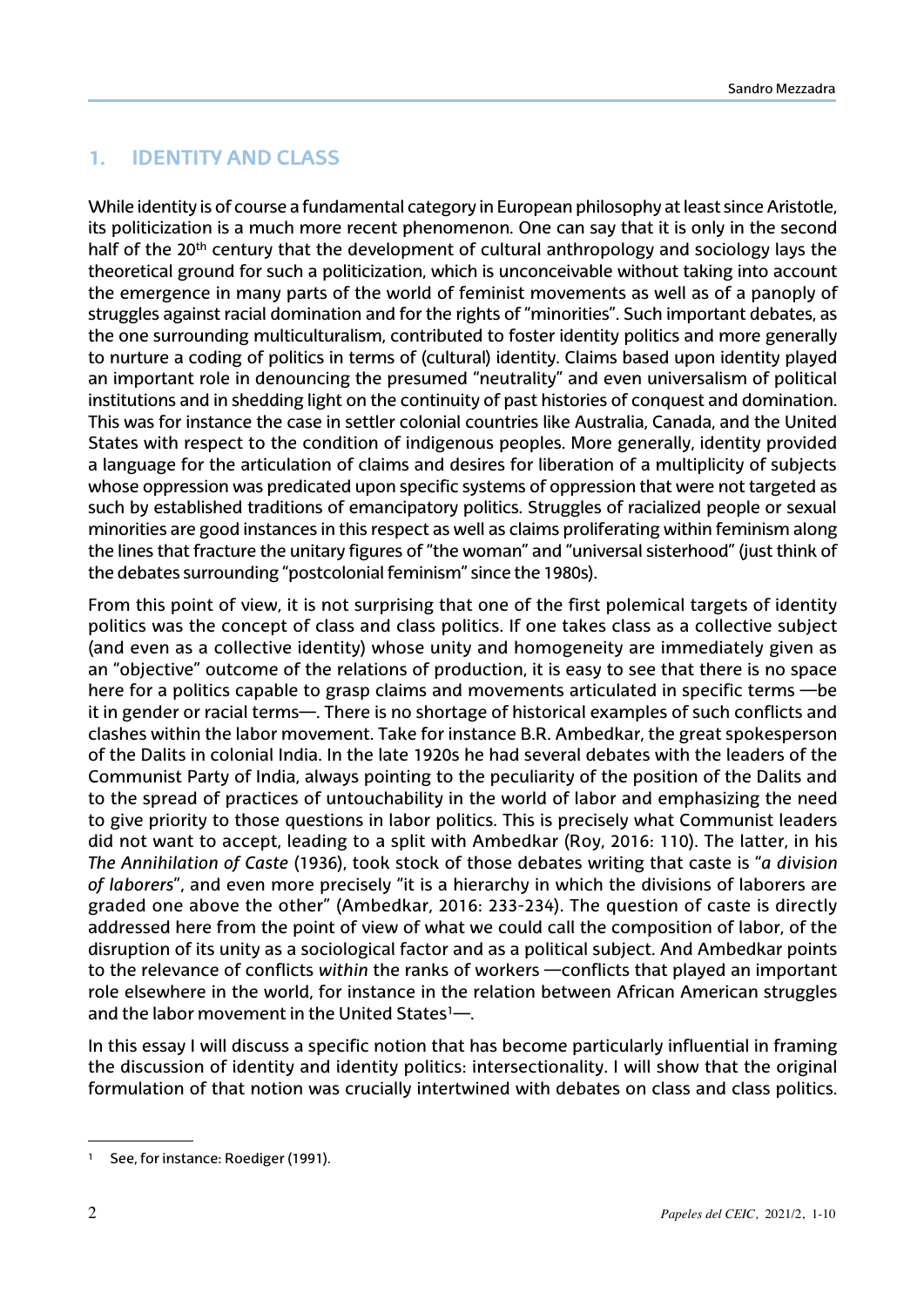At the same time, my argument is inspired by a theoretical and political concern with the main forms of contemporary identity politics, which are nurtured by such notions as "white privilege" and by "decolonial" language and theories (Mezzadra, 2021: 30-33). While I remain wary of the moralistic tones of identity politics today, what troubles me more is the tendency to simply affirm a subaltern identity as a closed and bordered one (often in the framework of a race to establish that identity as the most oppressed and humiliated). This makes alliances, convergences, and coalitions —as well as opposition— ultimately impossible (Haider, 2018: 40). It is against this background that I ask in the last section of the essay whether it is possible, and even necessary, to rethink the very concept of class to open up a different political perspective for struggles and movements as the ones that are at the center of theories of intersectionality. Needless to say, this requires going beyond the traditional notion of class that I have sketched above, I admit, providing a kind of caricature.

## **2. Intersectionality, so what?**

There is something important that must be stressed at the outset of this section. Over the last few years, the notion of intersectionality, originally forged in the United States, began to travel. And as is often the case with "traveling theories" (Said, 1983, 1994), it acquired new meanings and was in a way even reinvented first of all in the streets, outside of the academia. This happened in particular in the framework of the new wave of feminist movements in Latin America and Southern Europe, often using the slogan *Ni Una Menos* ("No one less"). In Argentina and Brazil, the notion of intersectionality is used to articulate and connect the movements and claims of indigenous and black women, rural and metropolitan communities, sexual minorities and women living in slums, without losing sight of their specificity, while in Italy and Spain it allows addressing issues of migration, colonialism, and sexuality. In a way, one can say that this appropriation and these uses of intersectionality prompted a re-politicization of the notion, where what is at stake, to quote the words of Angela Davis, is "not so much intersectionality of identities but intersectionality of struggles" (Davis, 2016: 144). Interestingly, this notion of intersectionality also played outstanding roles in the debates within the massive movement for black lives and against police brutality in the United States in the summer of 2020<sup>2</sup>.

I spoke of a re-politicization of intersectionality because over the last years in the United States the notion had become a kind of standard academic reference and its original political imprint had been to some extent neutralized (which does not mean of course that there were not many scholars continuing to do a very interesting and even radical work in the framework of intersectionality<sup>3</sup>). This is why there is a need to go back to the origin of the notion, and even beyond that to shortly reconstruct its genealogy. As I anticipated above, the reference to the world of work is foundational for intersectionality. Kimberlé Crenshaw, who is usually credited to have "invented" the notion, defines it as follows. Intersectionality, she writes, designates "the various ways in which race and gender interact to shape the multiple dimensions of Black women's employment experiences" (Crenshaw, 1991: 1244). Discussing the *De Graffenreid v. General Motors* case of 1977, in which the court rejected the claim of five black women

<sup>&</sup>lt;sup>2</sup> See, for instance: Thompson (2020).

See, for example: Nash (2019).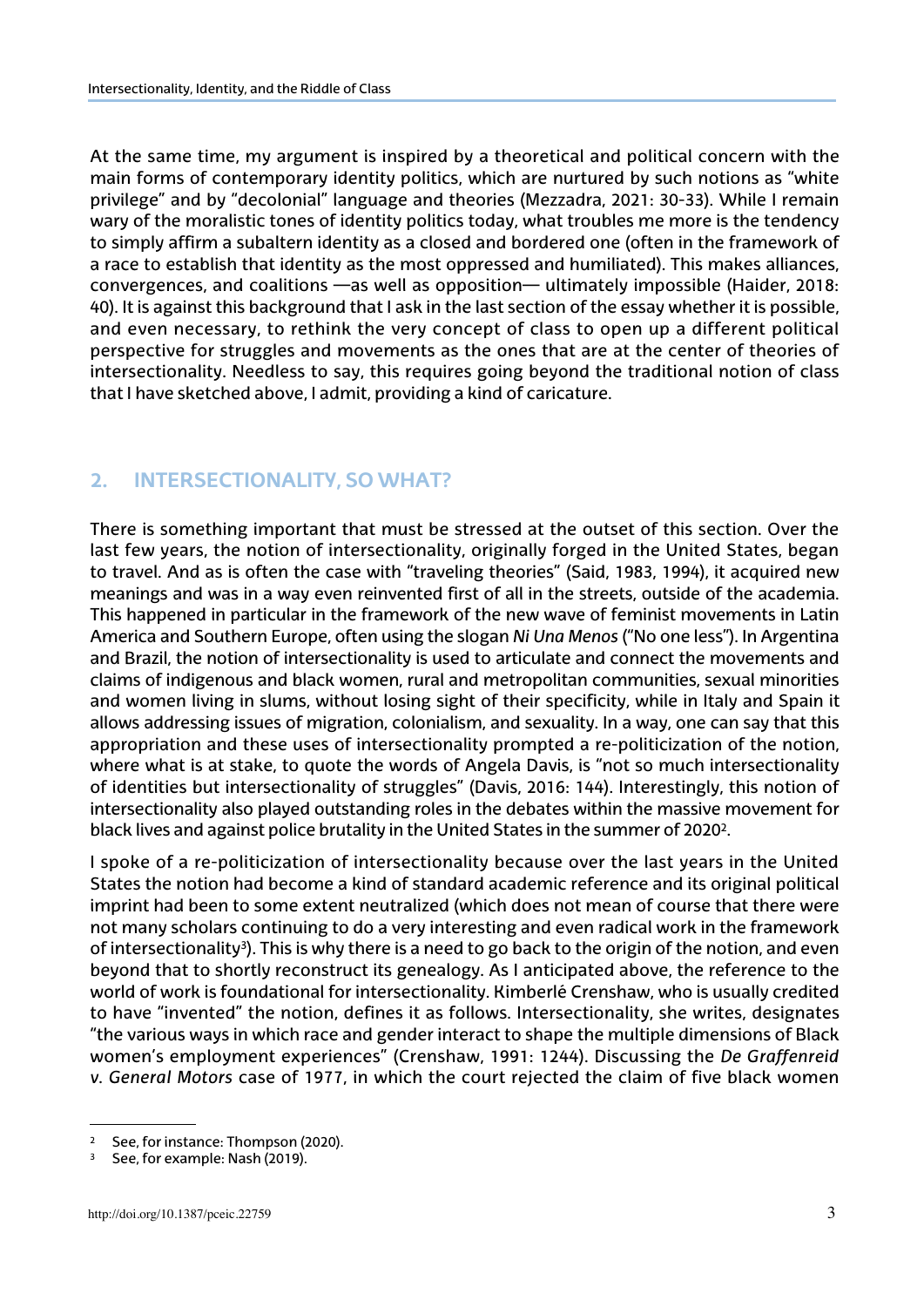that the company's seniority system discriminated against them, Crenshaw famously writes that the court's refusal to acknowledge "combined race and sex discrimination" rested on the assumption "that the boundaries of sex and race discrimination are defined respectively by white women's and black men's experiences" (Crenshaw, 1989: 143). The interplay of those boundaries effectively obscures and deletes a specific subjective experience within the ranks of workers, the one of black women. In focusing on such a neglected difference, intersectionality sets out to shed light on the parallel working of systems of oppression and domination that hierarchize the working class.

Writing in 1989, Kimberlé Crenshaw was aware of the fact that the notion of intersectionality that she forged from a specific perspective of critical legal thinking had been long in gestation in Black feminist thought as well as in the toil and struggles of black working women in the United States<sup>4</sup>. In the turmoil of the 1970s we can find for instance in the "Statement" of the *Combahee River Collective* (1977) a striking formulation of the problematic of intersectionality. Named after Harriet Tubman's raid on the Combahee River in South Carolina during the Civil War, which freed 750 enslaved people, the collective was a Black radical feminist and lesbian organization formed in 1974 (Taylor, 2017). As they write, their politics is defined by an active commitment "to struggling against racial, sexual, heterosexual, and class oppression" and they see as their "particular task the development of integrated analysis and practice based upon the fact that the major systems of oppression are interlocking" (ibidem: 15). This notion of "interlocking" systems of oppression clearly foreshadows intersectionality. At the same time, it calls attention precisely to the moment of "interlocking", which means to the junctures and articulation between them. "We also find it difficult", the collective writes, "to separate race from class from sex oppression because in our lives they are most often experienced simultaneously" (ibidem: 19). The concept of "identity politics" that readers can find in one of its earliest uses in the "Statement" of the Combahee River Collective has consequently quite different meanings than the ones that became usual later on. This concept is here a rallying and battle cry, urging Black women to focus on their "own oppression" and struggle for their own liberation, which would necessarily be a general liberation since "our freedom would necessitate the destruction of all the systems of oppression" (ibidem: 23).

Even long before the 1970s, the experience of the "interlocking" of racial, sexual, and class oppression had shaped the living experience of a multitude of black women in the United States. And it was contested in multifarious ways through struggles and organizing, first against slavery and then against lynching and segregation. While writings from the early stage of Black feminist thought (including such important names as Sojourner Truth and Ida B. Wells-Barnett) compose an important archive for anybody interested in the genealogy and prehistory of intersectionality (Gines, 2014), I would like to shortly dwell here on the debates about the condition of the Black proletarian woman in the Communist Party of the U.S.A. in the 1930s and in the 1940s. In the writings of Louise Thompson and Claudia Jones the questions of race and sex are indeed discussed from the point of view of the concept of exploitation, which will be later marginalized in the intersectional debate. Writing in 1936, Louise Thompson provides in *Toward a Brighter Dawn* a striking analysis of the condition of black women, focusing on a "Southern road," on "the plantations in the South", and on "Bronx Park, New York". The legacy of slavery runs through the whole article, which finds a dramatic apex in the description of the predicament of black domestic workers in the Bronx. Thompson speaks of a "slave market" in the Bronx, and casts it

See: Carasthatis (2016, chapter 1) and Bohrer (2019, chapter 0).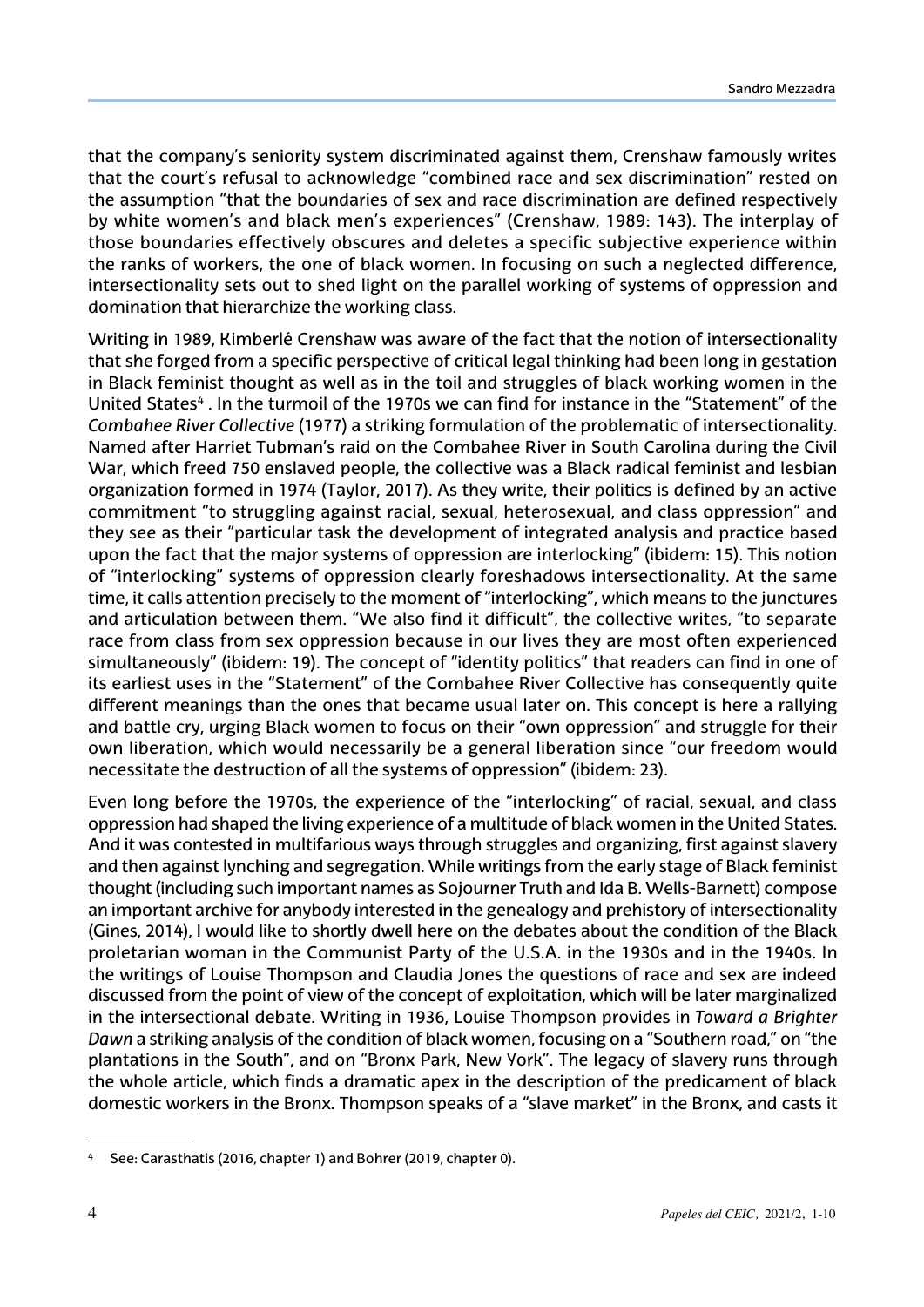as a "graphic monument to the bitter exploitation of this most exploited section of the American working population – the Negro women." And this is because they "meet this triple exploitation – as workers, as women, and as Negroes" (Thompson, 1936).

More than a decade later, Claudia Jones, born in Trinidad and doomed to live and work in the U.K. after being deported from the United States in 1955, further develops such analysis. Her *An End to the Neglect of the Problems of the Negro Woman!* (1949) starts with an emphasis on the growth in the militant participation of black women "in all aspects of the struggle for peace, civil rights and economic security" (ibidem). It is in front of this intensified militancy that Jones calls for a new understanding of the role of black women and for an end to the neglect of that role permeating the labor movement. Jones dwells on the position of black women in different social spheres, from the family to mass organizations. She carefully analyzes in particular the condition of black domestic workers, focusing on the reasons that lead to the relegation of black women to "domestic and similar menial work" and stressing their "unbearable misery" (ibidem). She echoes Thompson writing that black domestic workers "suffer the additional indignity, in some areas, of having to seek work in virtual 'slave markets' on the streets where bids are made, as from a slave block, for the hardiest workers" (ibidem). Interestingly, she also analyzes the reasons that divide black and white women also within the working class. "White chauvinism" works as a boundary at the societal level, a boundary that crosses and divides also the composition of the working class. Even the experience of exploitation is hierarchized, as black women clearly demonstrate. As Jones writes, "not equality, but degradation and super-exploitation: this is the actual lot of Negro women!" (ibidem).

## **3. Figures of oppression**

"Triple exploitation" and "super-exploitation," the concepts introduced by Linda Thompson and Claudia Jones, are clearly attempts to use a Marxist language to come to terms with the specific condition of black working women. The proposed diversification and even hierarchization of exploitation raise however several problems. This is particularly the case when the notion of exploitation is understood in purely economistic terms and strictly connected to a narrow interpretation of "productive labor". Such an economistic concept of exploitation has long been prevailing in Marxism, including in the United States, and it allowed a subordination of all forms of oppression (for instance, in Thompson's words, oppression "as women, and as Negroes") to exploitation itself ("as workers") and to the related class politics. Consequently, several activists and scholars began to underscore the autonomy of those systems of oppression (say, sexism and racism) and to prioritize struggles against them, in many cases completely obscuring the relevance of exploitation. This is what characterizes the mainstream of debates on intersectionality, which are often shaped by a conceptual opposition between oppression and exploitation (Bohrer, 2019).

The important book by Patricia Hill Collins, *Black Feminist Thought* (originally published in 1990), joins a long tradition of theoretical reflection on the continuing legacy of slavery in defining the condition of African American women using the notion of oppression as the main conceptual reference of her analysis. It is worth quoting at length Collins' book on this point. "Oppression", she writes: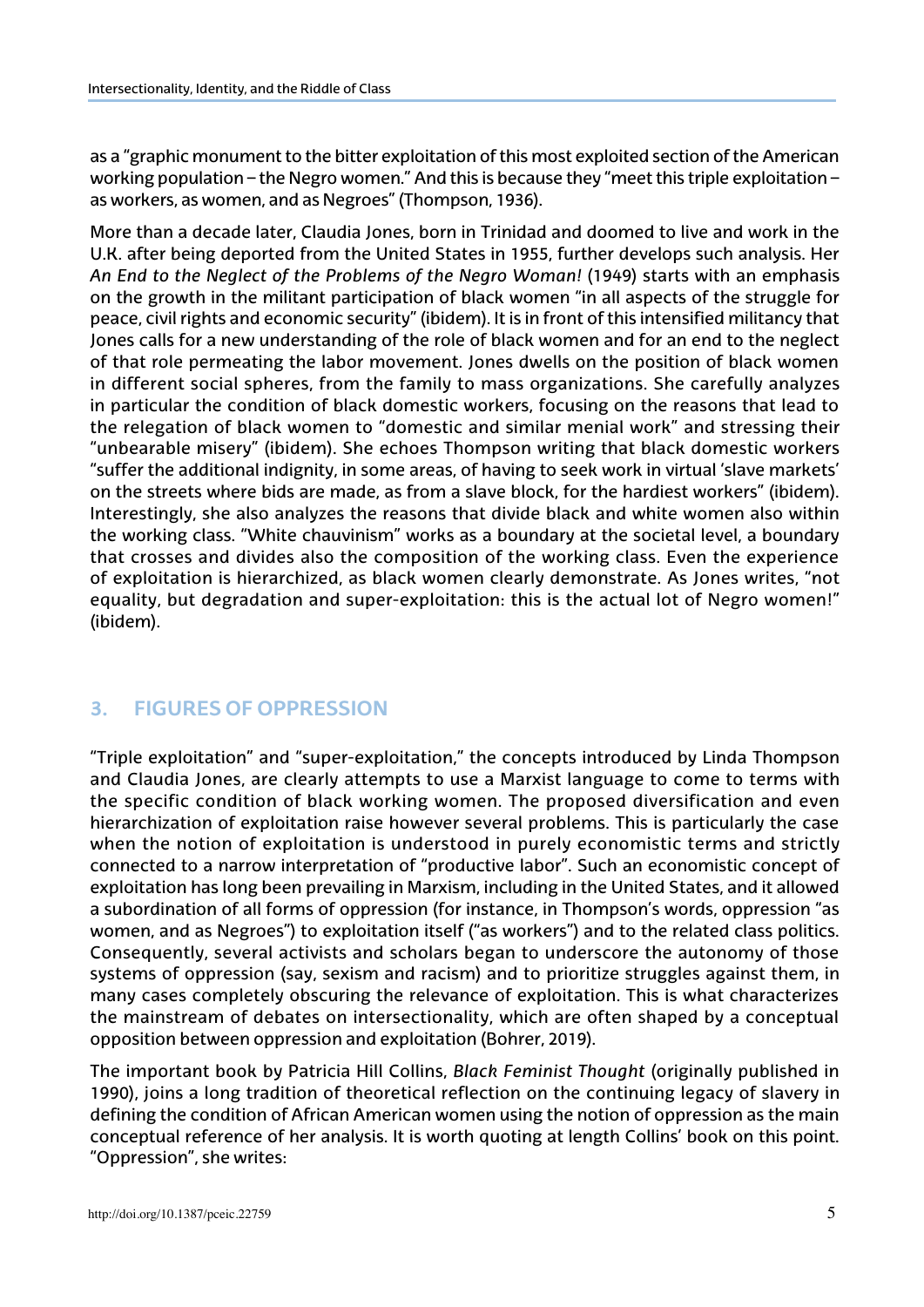"describes any unjust situation where, systematically and over a long period of time, one group denies another group access to the resources of society. Race, class, gender, sexuality, nation, age, and ethnicity among others constitute major forms of oppression in the United States. However, the convergence of race, class, and gender oppression characteristic of U.S. slavery shaped all subsequent relationships that women of African descent had within Black American families and communities, with employers, and among one another. It also created the political context for Black women's intellectual work" (Collins, 2000: 4).

Collins' theory of "intersecting oppressions" has been very influential in establishing the field of intersectionality (or "matrix of domination" as she preferred to say in 1990). It is easy to see that most "forms of oppression" mentioned by Collins (race, gender, sexuality, ethnicity…) are open to processes of multiplication form within, and a proliferation of figures of oppression indeed characterizes debates on intersectionality. Chicana feminism, for instance, introduced new perspectives into a discussion that was born out of the condition and struggles of black women<sup>5</sup>, while the topics of sexual oppression and heteronormativity gained prominence in writings on intersectionality. This led to a kind of explosion of the field, which allowed multiple processes of subjective expression and constitution, shedding light on forms of domination that had long remained invisible, and productively widening the terrain of struggles for liberation. At the same time, it raised specific problems for a theory of intersectionality.

It is definitely true that, as Ashley Bohrer writes, intersectional theorists "have argued against additive and multiplicative models for their failure to highlight the mutual constitution of the structures of domination" (2019: 102). Nevertheless, it is important to remind that the notion of oppression in intersectional debates is characterized by an emphasis on "irreducibility" (of the single systems of oppression), which goes hand in hand with an emphasis on "simultaneity," i.e. with the claim that those systems "are experienced simultaneously and are inseparable" (Carasthatis, 2016: 57). There is a clear tension here, and while the critique of "single axis" thinking is a constitutive moment for theories of intersectionality, one can say that the principle of "irreducibility" has often tended to obscure the one of "simultaneity". What is at stake here is the risk of an identity politics that takes the specificity of a system of oppression as an exclusive framework not only for analysis but also for the process of subject constitution. The point is not to propose as an alternative a hierarchization of oppressions and consequently of struggles and claims, which is anathema to theories of intersectionality. It is rather to shift attention to the unitary moment in the working of systems of domination and oppression and to work toward the establishment of spaces of convergence for diverse and heterogeneous subjects. A focus on a specific system of oppression can well be an important moment in a process of subjectivation, even necessary to break processes of marginalization and to open up new vistas of liberation. Nevertheless, when the "identity" forged by such focus becomes frozen it paradoxically risks replicating the boundaries of the specific system of oppression it sets out to contest. And it becomes an obstacle to wider processes of subjectivation.

Within intersectional debates this problem is often addressed from the angle of a theory of coalition. "It was a while", writes Audre Lorde, "before we came to realize that our place was the very house of difference rather that anyone particular difference" (1982: 226). These words nicely encapsulate the point I just made on identity and identity politics. The "house of difference" can be a powerful image to describe an intersectional coalition, intertwining

<sup>5</sup> See, for example: García (1997).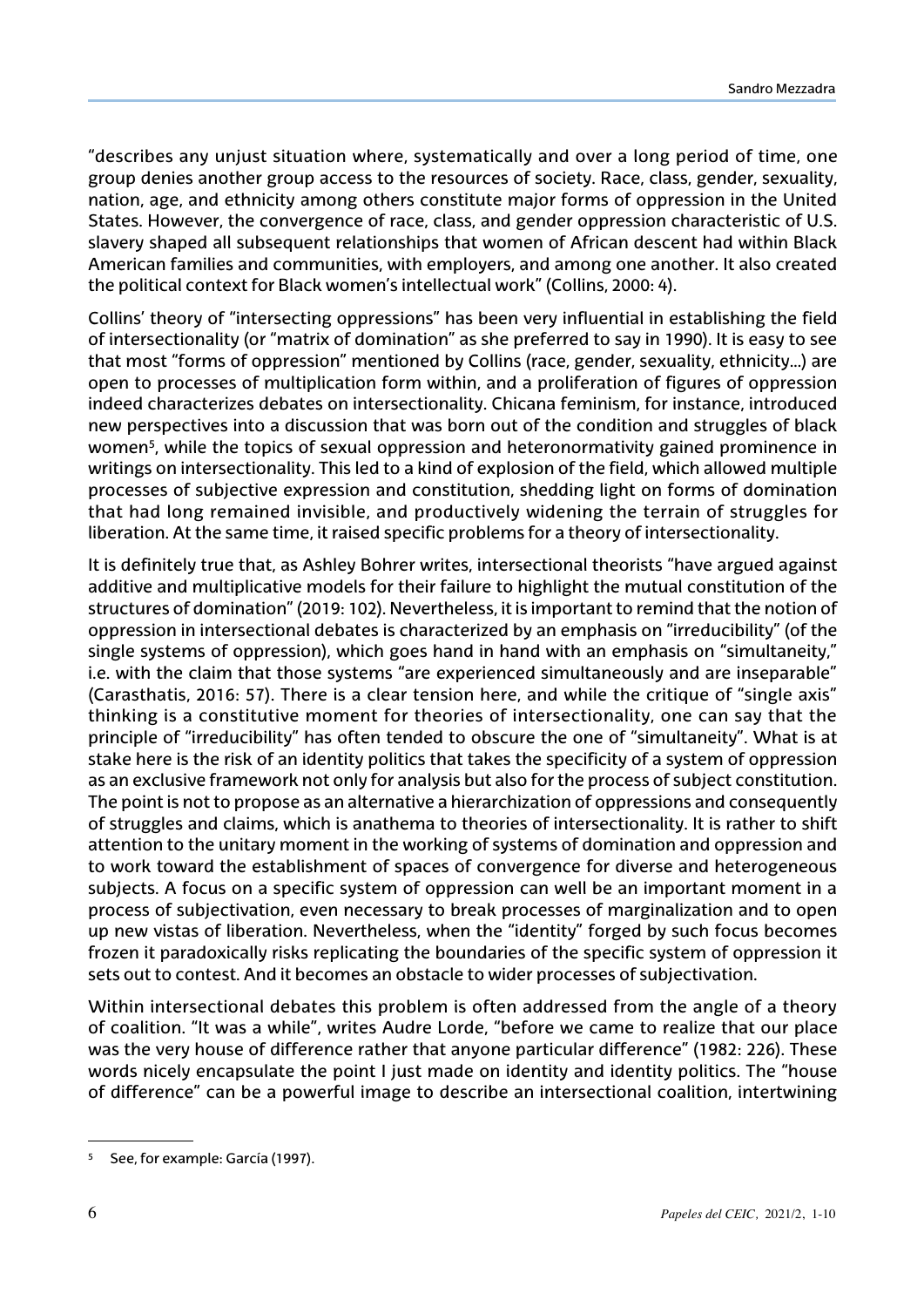solidarity and resistance toward a politics capable to bring "into being the worlds we really need" (Bohrer, 2019: 257). Such a coalition, as Bohrer rightly emphasizes (ibídem: 256), is necessarily different than being what is traditionally understood as the lowest minimum denominator among different groups. While in this case the subjectivity and identity of the collectives involved remain untouched, an intersectional coalition is a space of convergence for a multitude of diverse and heterogeneous people, within which new subjectivities and even identities are continuously fabricated in a common struggle for liberation. Needless to say, the very unity of a coalition is not given in advance, it is itself at stake in this process of subjectivation.

#### **4. Class, reloaded**

The critique of the economistic notion of exploitation that I sketched above led to a marginalization of class, and even capitalism, in many debates on intersectionality. As it happened in cultural and postcolonial studies (Mezzadra, 2011), capital and capitalism were confined to the realm of "economy" while class was often identified with white, male, heterosexual workers in a standard employment relation. Differential systems of oppression like sexism and racism were considered to operate at the margins of capitalism, which could definitely instrumentalize the processes of hierarchization generated by them without ceasing to remain a fundamentally homogenizing power. I am convinced that such an understanding of capitalism is deeply flawed, and that a different way to look at the history and contemporary working of capitalism could provide us with an effective way to tackle the question of the "simultaneity" of systems of oppression raised by theories of intersectionality.

At stake here is first of all the question of the relation of capital with "difference" (Mezzadra and Neilson, 2019: 32-38). This is a question that has been reframed over the last years by historians of colonialism and global historians of labor, by postcolonial scholars and critical researchers working on the topic of development. There is an emerging consensus that what Lisa Lowe calls the "social production of 'difference'" (1996: 28) is a distinct and crucial moment in the operations of capital, which works in tandem with (and enables) the production of "abstract labor" as a norm for the reproduction of capitalism writ large. In my work with Brett Neilson (2013, 2019), I have argued that the interplay between difference and abstraction, or homogeneity and heterogeneity is particularly apparent in the working of contemporary global capitalism. This interplay regards in particular the question of labor. Following Marx's definition of labor power as "the aggregate of attitudes and capabilities" contained in the body, "the living personality of a human being" (Marx, 1976: 270), I contend that there is a need to emphasize the gap between the element of attitudes and capabilities and their "container", the body (Marx uses the German word *Leiblichkeit*, whose absolute materiality is not adequately rendered by the English translation with "physical form").

Such an emphasis on the body opens up new continents for the understanding of labor power as well as of its production as a commodity. What is at stake here is what we can call the production of subjectivity that is required for the very existence of that commodity. The differential fabrication of hierarchized bodies, where systems of oppression like sexism and racism have prominent roles to play, emerges as a crucial moment in the production of labor power as a commodity, which is according to Marx the cornerstone upon which no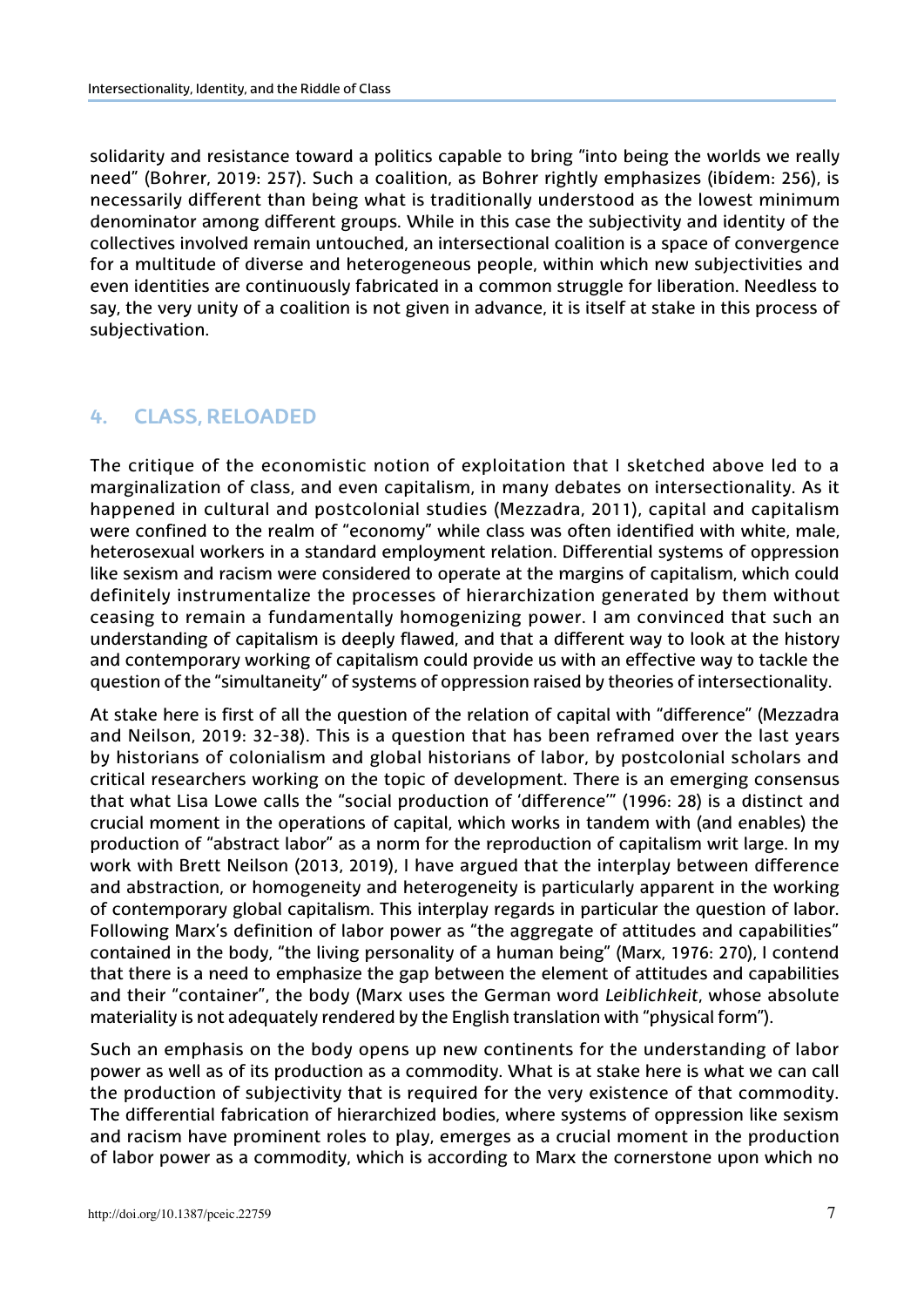less than the existence of capitalism is predicated. The very boundary between production and reproduction, as well as between productive and unproductive labor appears tested and blurred from this point of view. And it is easy to see that a merely economistic understanding of capitalism and exploitation becomes untenable. The moment that I called of a production of subjectivity has rather multiple dimensions that must be acknowledged as internal to exploitation. We are confronted here with a panoply of (exploited) subjective figures, whose experience of oppression and exploitation is definitely mediated by different subject positions (where for instance racism, sexism, or heteronormativity can be prevailing) while their "simultaneity" is orchestrated by the operations of capital.

Class is today composed by this multitude of differences living, toiling, and struggling under the pressure of capital's exploitation. Multiplicity is the hallmark of class. While I emphasize the relevance of a non-economistic notion of exploitation for rethinking class today, there is a need to add that class politics today requires a panoply of movements and struggles that go well beyond the boundaries of class. Once we acknowledge the constitutive relevance for the working of exploitation of, say, racism and sexism, mobilizations against them, which may well include people who are not "exploited," are of the utmost importance —and can never be considered as addressing a kind of "secondary" contradiction—. Parallel to such transversal struggles there is a need to forge and practice new forms of solidarity and spaces of convergence, where intersectionality becomes a method for a multiplicity of encounters and for counteracting any ossification of identity politics. The latter can definitely play a positive role in opening up new fields of struggle but is always at risk of becoming an obstacle for wider processes of subjectivation —for building a more effective base for struggles against exploitation and oppression—. The notion of class, a "multitudinous class" or a "intersectional class" to put it with Michael Hardt and Toni Negri (2019: 84), provides a subjective name to that base and opens new lines of investigation and political intervention. And the reinvention of intersectionality that I mentioned above (as an "intersectionality of struggles", to remind the words of Angela Davis) seems to foreshadow a new politics of solidarity and even a new class politics.

## **5. References**

- Ambedkar, B.R. (2016). *The Annihilation of Caste*. Ed. and annotated by S. Anand, London New York: Verso.
- Bohrer, A.J. (2019). *Marxism and Intersectionality. Race, Gender, Class, and Sexuality Under Contemporary Capitalism*. Bielefeld: Transcript.
- Carasthatis, A. (2016). *Intersectionality. Origins, Contestations, Horizons*. Lincoln and London: University of Nebraska Press.
- Collins, P.H. (2000). *Black Feminist Thought*. *Knowledge, Consciousness, and the Politics of Empowerment*, second edition. New York and London: Routledge.
- Crenshaw, K.C. (1989). Demarginalizing the Intersection of Race and Sex: A Black Feminist Critique of Antidiscrimination Doctrine, Feminist Theory, and Antiracist Politics. *University of Chicago Legal Forum, 140,* 139-167.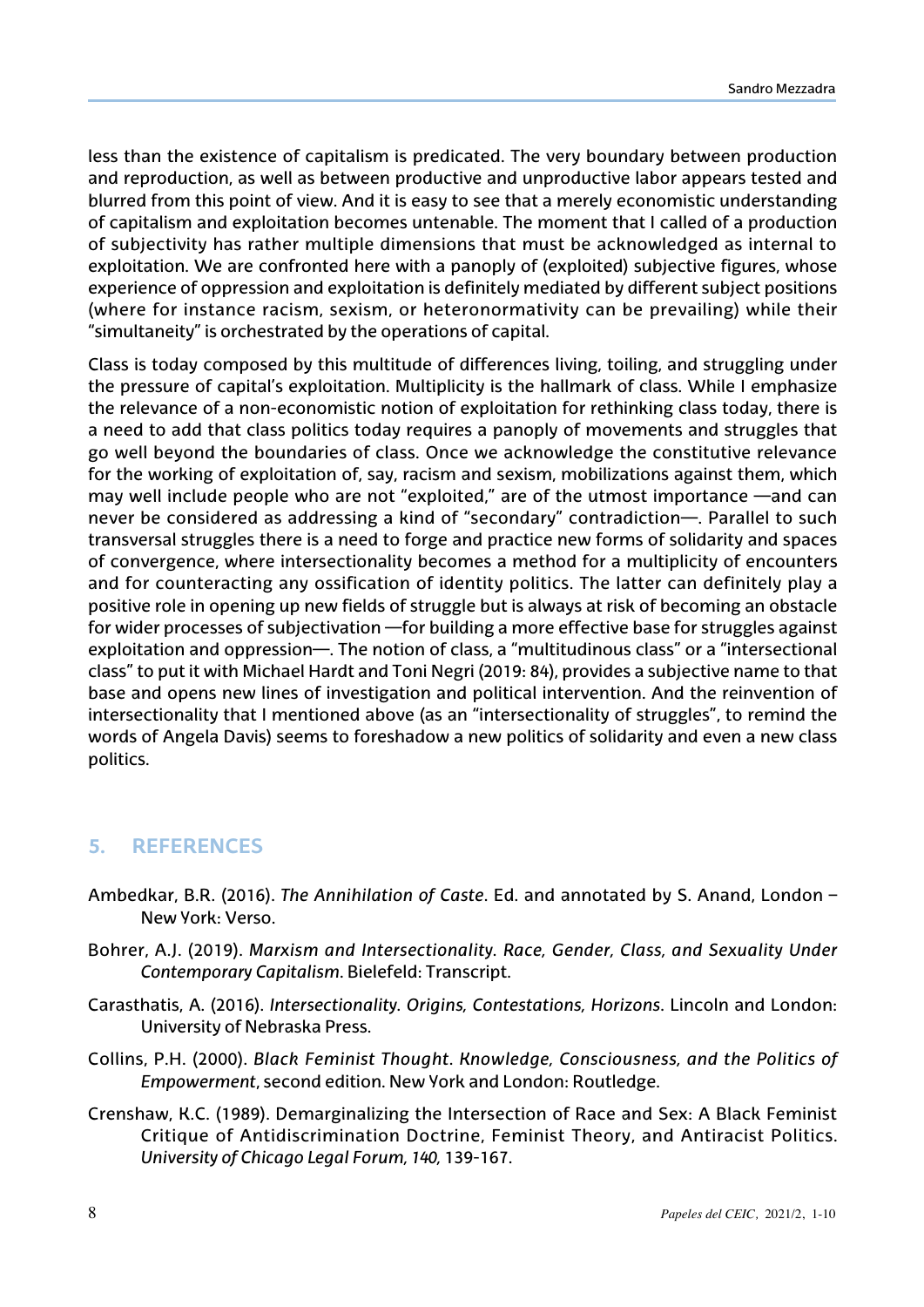- Crenshaw, K.C. (1991). Mapping the Margins: Intersectionality, Identity Politics, and Violence against Women of Color. *Stanford Law Review, 43*(6), 1241-1299.
- Davis, A. (2016). *Freedom is a Constant Struggle. Ferguson, Palestine, and the Foundations of a Movement*. Chicago: Haymarket Books.
- Gines, K.T. (2014). Race Women, Race Men and Early Expressions of Proto-Intersectionality. In N. Goswami, M. O'Donovan & L. Yount (Eds.). *Why Race and Gender Still Matter: An Intersectional Approach (pp. 13-26). London: Pickering & Chatto.*
- Haider, A. (2018). *Mistaken Identity. Race and Class in the Age of Trump*. London New York: Verso.
- Hardt, M., & Negri, T. (2019). Empire, Twenty Years On. *New Left Review, 120*, 67-92.
- Jones, C. (1949). *An End to the Neglect of the Problems of the Negro Woman!* In *New Frame*. Available at: https://www.newframe.com/from-the-archive-an-end-to-the-neglect-ofthe-problems-of-the-negro-woman/.
- Lorde, A. (1982). *Zami: A New Spelling of My Name. A Biomythography*. Berkley, Calif.: The Crossing Press.
- Lowe, L. (1996). *Immigrant Acts: On Asian American Cultural Politics*. Durham, NC: Duke University Press.
- Marx, K. (1976). *Capital*, Vol. 1. New York: Vintage Books.
- Mezzadra, S. (2011). Bringing Capital Back In: A Materialist Turn in Postcolonial Studies? *Inter-Asia Cultural Studies, 12*(1), 154-164.
- Mezzadra, S. (2021). Challenging Borders. The Legacy of Postcolonial Critique in the Present Conjuncture. *Soft Power, 7*(2), 21-44.
- Mezzadra, S., & Neilson, B. (2013). *Border as Method, or, the Multiplication of Labor*. Durham: Duke University Press.
- Mezzadra, S., & Neilson, B. (2019). *The Politics of Operations. Excavating Contemporary Capitalism*. Durham: Duke University Press.
- Nash, J.C. (2019). *Black Feminism Reimagined After Intersectionality*. Durham: Duke University Press.
- Roediger, D. (1991). *The Wages of Whiteness: Race and the Making of American Working Class*. London – New York: Verso.
- Roy, A. (2016). The Doctor and the Saint. In B.R. Ambedkar (Ed.). *The Annihilation of Caste* (pp. ). London – New York: Verso.
- Said, E.W. (1983). Traveling Theory. In *The World, the Text, and the Critic* (pp. 226–247). Cambridge: Harvard University Press.
- Said, E.W. (1994). Traveling Theory Reconsidered. In *Reflections on Exile and Other Essays*  (pp. 436-452). Cambridge: Harvard University Press.
- Taylor, K.-Y. (2017). *How We Get Free. Black Feminism and the Combahee River Collective.* Chicago: Haymarket Books.